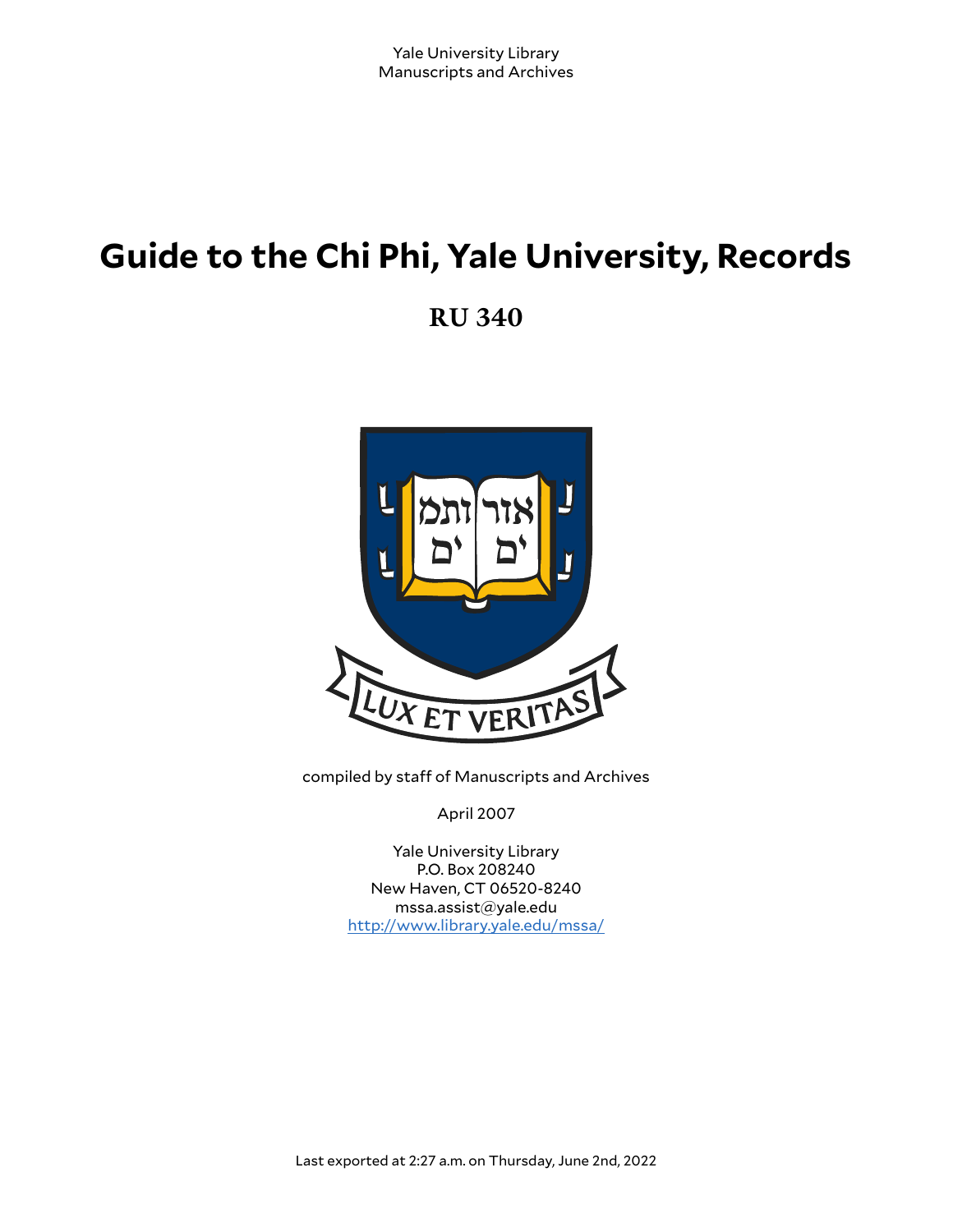# **Table of Contents**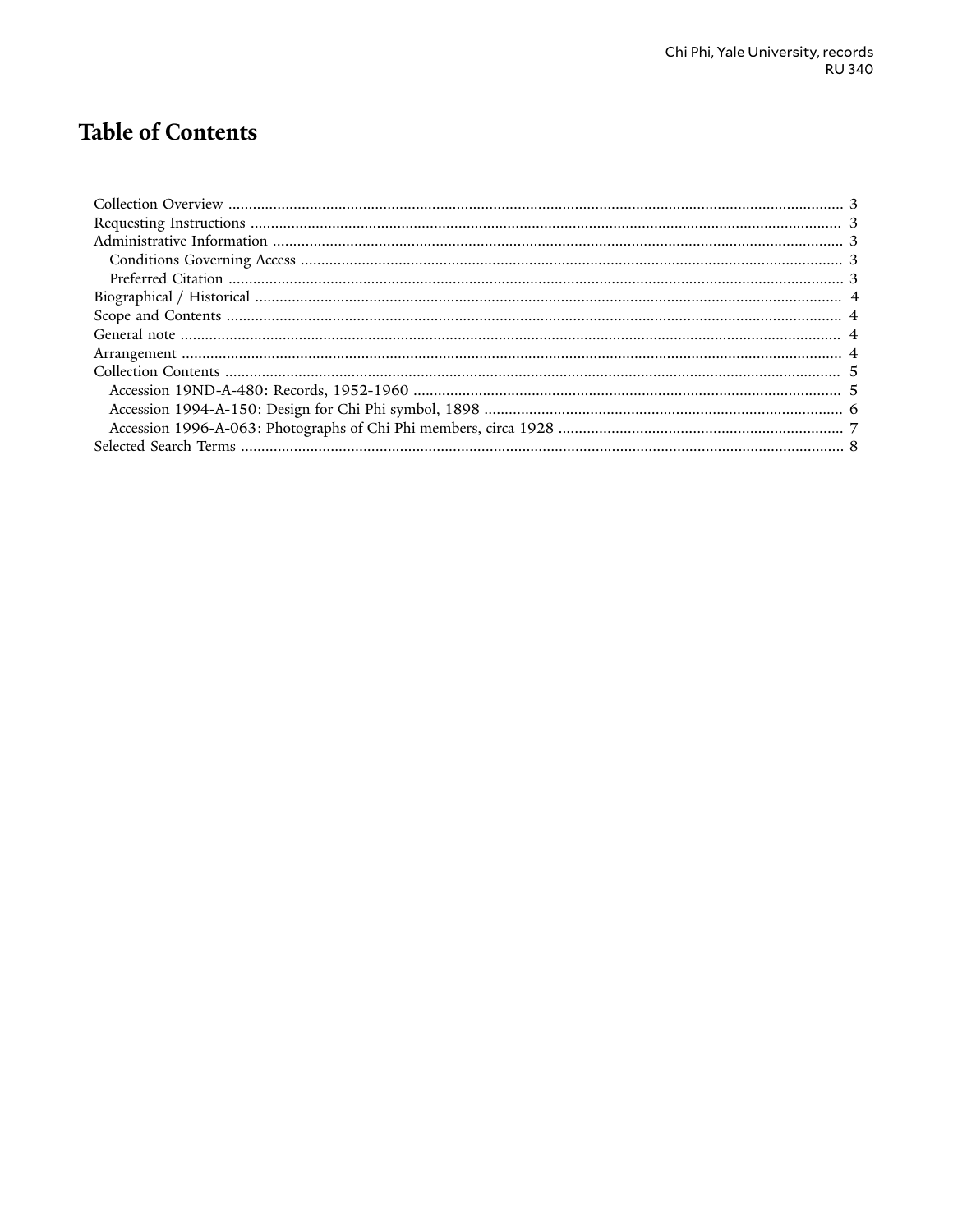# <span id="page-2-0"></span>**Collection Overview**

|                                               | <b>REPOSITORY:</b> Manuscripts and Archives<br><b>Yale University Library</b><br>P.O. Box 208240<br>New Haven, CT 06520-8240<br>msa. assist@yale.edu<br>http://www.library.yale.edu/mssa/ |
|-----------------------------------------------|-------------------------------------------------------------------------------------------------------------------------------------------------------------------------------------------|
| <b>CALL NUMBER: RU340</b>                     |                                                                                                                                                                                           |
|                                               | <b>CREATOR:</b> Chi Phi (Fraternity). Omicron Chapter (Yale University)                                                                                                                   |
|                                               | <b>TITLE:</b> Chi Phi, Yale University, records                                                                                                                                           |
|                                               | <b>DATES: 1898-1960</b>                                                                                                                                                                   |
| <b>PHYSICAL DESCRIPTION: 2.25 linear feet</b> |                                                                                                                                                                                           |
| <b>LANGUAGE: English</b>                      |                                                                                                                                                                                           |
|                                               | <b>SUMMARY:</b> The records consist of correspondence, membership lists, a guest book,<br>photograph, memorabilia, and a book of initiates.                                               |
|                                               | <b>ONLINE FINDING AID:</b> To cite or bookmark this finding aid, please use the following link: https://<br>hdl.handle.net/10079/fa/mssa.ru.0340                                          |

## <span id="page-2-1"></span>**Requesting Instructions**

To request items from this collection for use in the Manuscripts and Archives reading room, please use the request links in the HTML version of this finding aid, available at [https://hdl.handle.net/10079/fa/](https://hdl.handle.net/10079/fa/mssa.ru.0340) [mssa.ru.0340.](https://hdl.handle.net/10079/fa/mssa.ru.0340)

To order reproductions from this collection, please go to [http://www.library.yale.edu/mssa/](http://www.library.yale.edu/mssa/ifr_copy_order.html) [ifr\\_copy\\_order.html.](http://www.library.yale.edu/mssa/ifr_copy_order.html) The information you will need to submit an order includes: the collection call number, collection title, series or accession number, box number, and folder number or name.

Key to the container abbreviations used in the PDF finding aid:

b. box f. folder

# <span id="page-2-2"></span>**Administrative Information**

# <span id="page-2-3"></span>**Conditions Governing Access**

The materials are open for research.

# <span id="page-2-4"></span>**Preferred Citation**

Chi Phi, Yale University, Records (RU 340). Manuscripts and Archives, Yale University Library.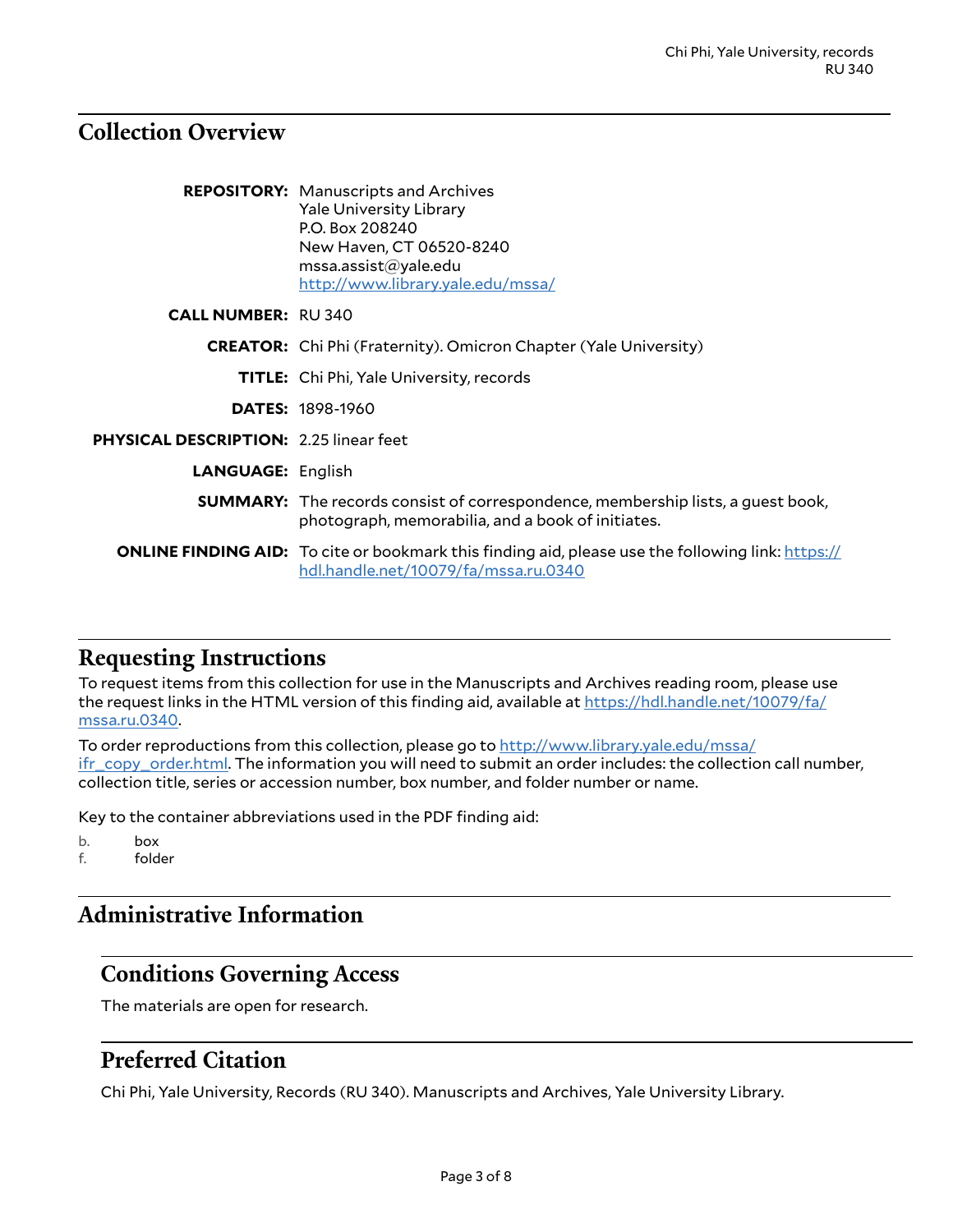# <span id="page-3-0"></span>**Biographical / Historical**

Chi Phi (also known as York Hall and the Omicron Trust Association) was established by Yale Sheffield Scientific School students in 1878. In 1897 they built a Venetian-palace-type house on the corner of Wall and College streets. The building (Stoeckel Hall), which Yale assumed ownership of in 1935, is now part of the Music School. The society disbanded in 1963.

# <span id="page-3-1"></span>**Scope and Contents**

The records consist of correspondence, membership lists, a guest book, photograph, memorabilia, and a book of initiates.

#### <span id="page-3-2"></span>**General note**

Forms part of Yale Record Group 40 (YRG 40), Records of Yale clubs, societies, and organizations.

#### <span id="page-3-3"></span>**Arrangement**

The records are arranged by accession.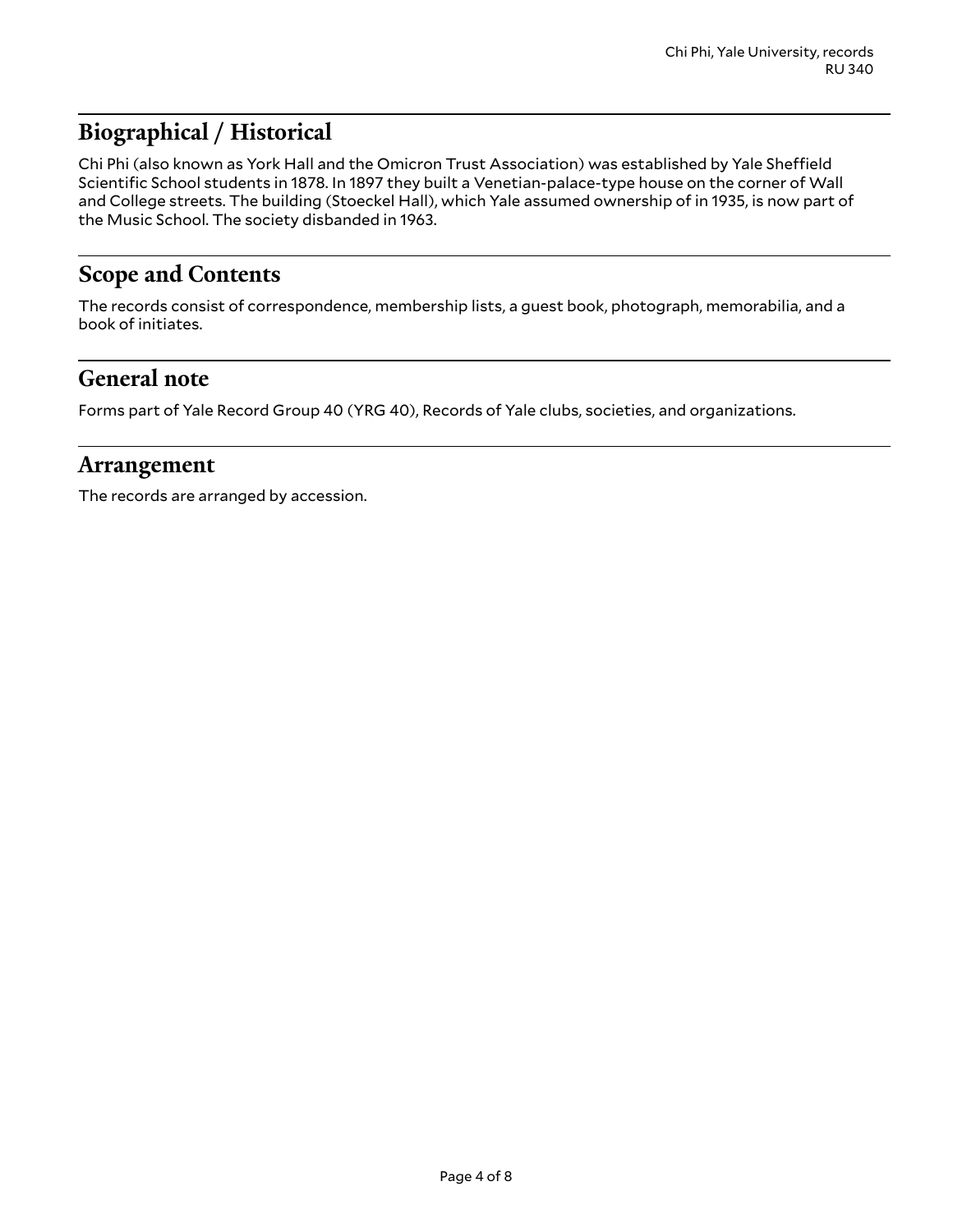# <span id="page-4-1"></span><span id="page-4-0"></span>**Collection Contents Accession 19ND-A-480: Records, 1952-1960**

| b. 1, f. 1 | Correspondence                                                  | 1959      |
|------------|-----------------------------------------------------------------|-----------|
| b. 1, f. 2 | Membership lists                                                | 1956-1959 |
| b. 1, f. 3 | Memorabilia                                                     |           |
| b. 1, f. 4 | Guest book for York Hall                                        | 1952-1960 |
| b. 1, f. 5 | Emblem of R. Gilfillan<br>See: YRG 40 folio                     |           |
| b. 2, f. 6 | <b>Book of initiates</b>                                        |           |
| b.3, f.7   | Catalogue of books: index file<br>See also: Yale Clubs folio #1 |           |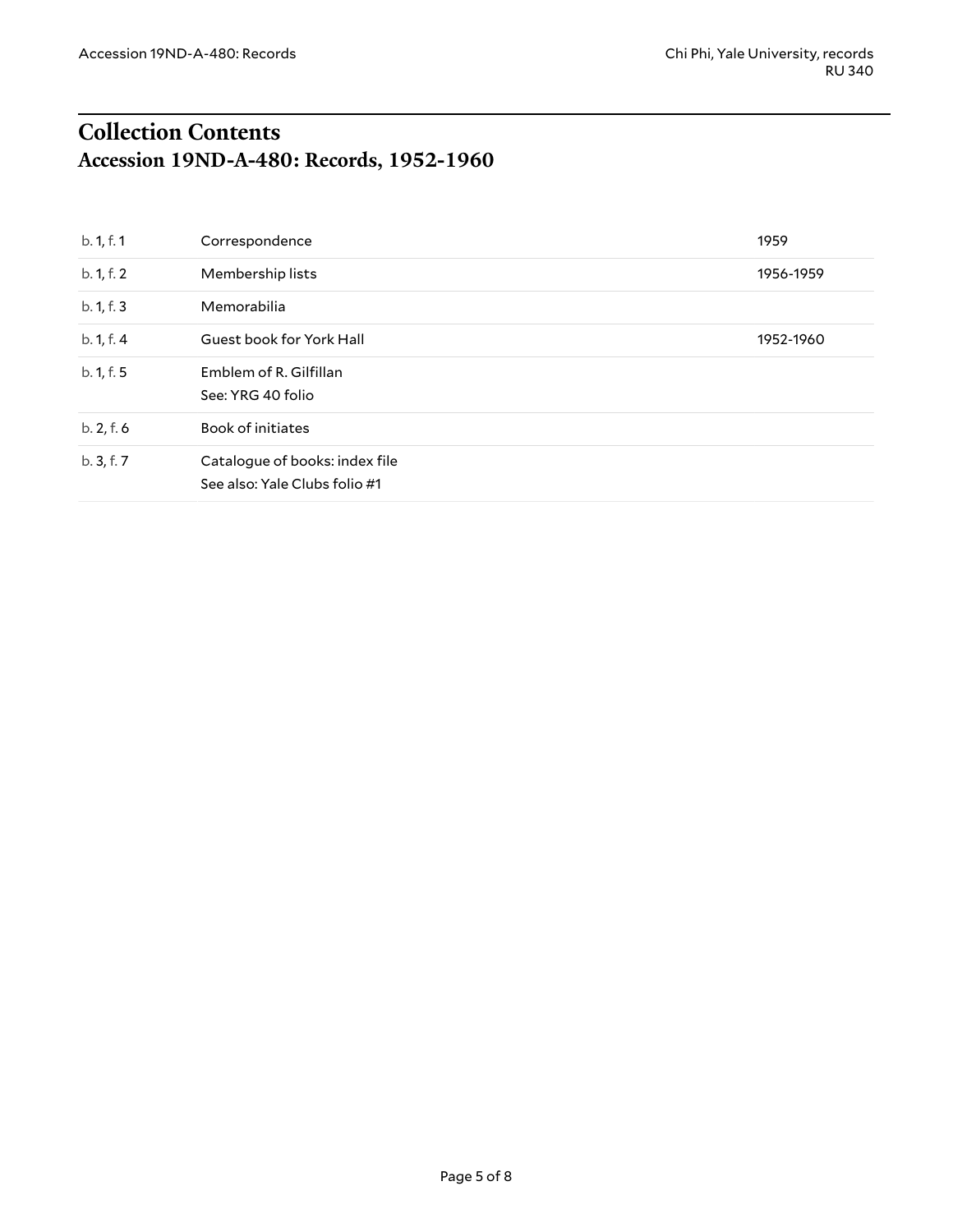### <span id="page-5-0"></span>**Accession 1994-A-150: Design for Chi Phi symbol, 1898**

b. 1, f. 1 Design for Chi Phi symbol 1898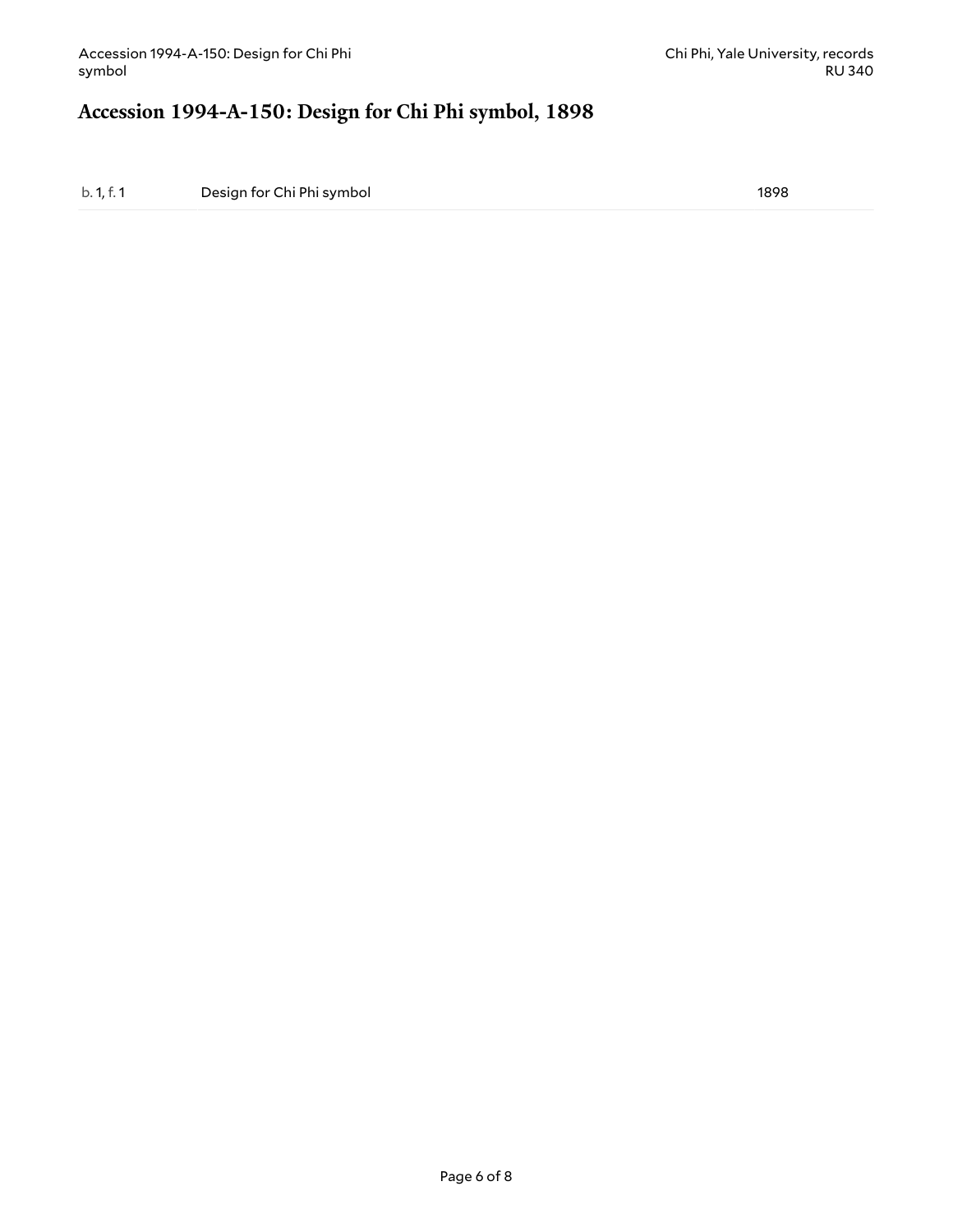# <span id="page-6-0"></span>**Accession 1996-A-063: Photographs of Chi Phi members, circa 1928**

| b.1 | Photograph of Chi Phi members              | 1928    |
|-----|--------------------------------------------|---------|
| b.1 | Photograph of Chi Phi members at York Hall | Undated |